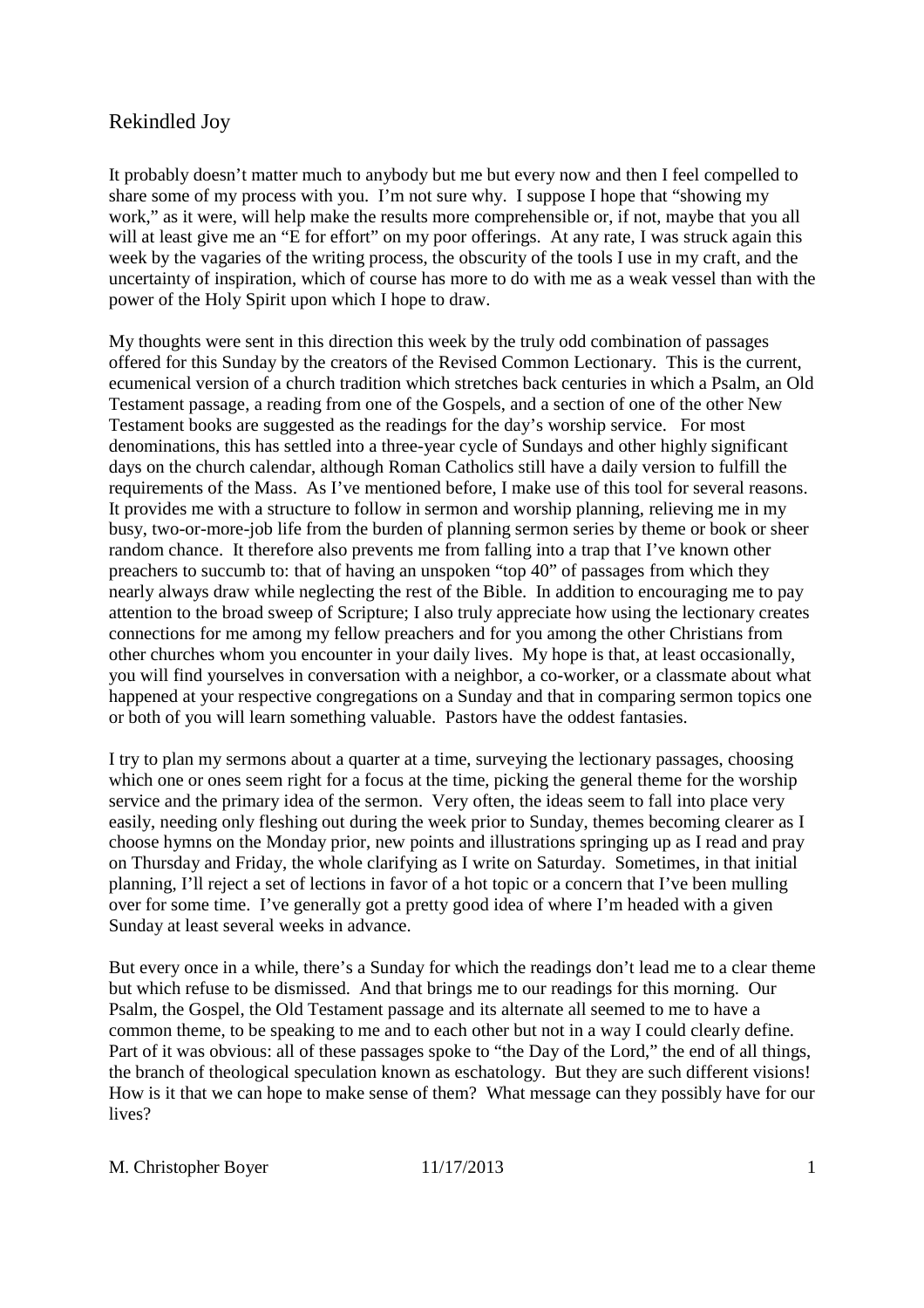You've got to give the devisors of the Revised Common Lectionary points for having a sense of irony. For churches that read all of the week's passages in their service or, like this one, have a preacher who jumps back and forth between Old and New Testament at whim, last week's pronouncement by Haggai that the latter splendor of the Temple in Jerusalem will be greater than the former is followed by Jesus' prediction this week that the whole place is about to become rubble again. In fact, the "Good News" lection seems to be nothing but bad news from Jesus. It's all very well for him to say, "not a hair of your head will perish. By your endurance you will gain your souls." But that follows a whole lot of talk about destruction, war, natural disasters, arrests, trials, betrayals and hatred. Yuck.

The two readings from Isaiah give much more reason for hope. The first, which we used as our Call to Worship, concerns "that day" upon which the people of God will draw water from the wells of salvation. It is the promise of a joyful future and the phrase "that day" is often connected with "the Day of the Lord," the day of judgment, justice and fulfillment. In both that reading and the other from Isaiah, the word "joy" figures prominently, which is not the case in the Lukan passage. In Isaiah's passage, Jerusalem, rather than being the nexus of destruction and strife, is the center of the peaceable kingdom, where there is no weeping but long lives full of good things, where even wolf and lamb are friends. The only discouraging word is reserved for the serpent, that ancient enemy of humankind who stands (or slithers) as a symbol of the evil forces of death and destruction in our world.

I mentioned that there is an alternate Old Testament passage, a verse and a half from Malachi, which serves almost as a condensation of these two very different pictures of the future. Here it is: "See, the day is coming, burning like an oven, when all the arrogant and all evildoers will be stubble; the day that comes shall burn them up, says the Lord of hosts, so that it will leave them neither root nor branch. But for you who revere my name the sun of righteousness shall rise, with healing in its wings." Malachi is not quite as upbeat as Isaiah. He leads with the bad news for those who have worked against God and God's people and his words of doom are harsher and lengthier than those found in Isaiah. There is, however, quite a beautiful word of hope and joy for God's people, which is more than we can say for the words we have from Jesus in the Gospel reading, where we get pretty cold comfort indeed.

So, those crazy kids who worked up the lectionary have set us quite a little problem. How on Earth do we understand these very different views of the future as being part of a coherent Word from God? And how does it impact our lives? One immediate answer to the first question is, maybe we don't. After all, the writing of these passages is separated by five to eight hundred years depending on your understanding of the books of Isaiah and Luke in particular. These readings contain the words (again, depending on your understanding) of a Hebrew-speaking prophet in the court of pre-Exilic Judah, a Hebrew prophet writing from exile in Babylon, a couple of Jewish prophets writing from the rebuilt Jerusalem, an Aramaic-speaking itinerant rabbi teaching a ragtag group of disciples newly come to Roman-occupied Jerusalem, and/or a cultured Greek-speaking Hellenized Jewish Christian writing to a Roman seeker over fifty years later. Could God have given a unifying vision to these very different men? Why should we give them all the same weight?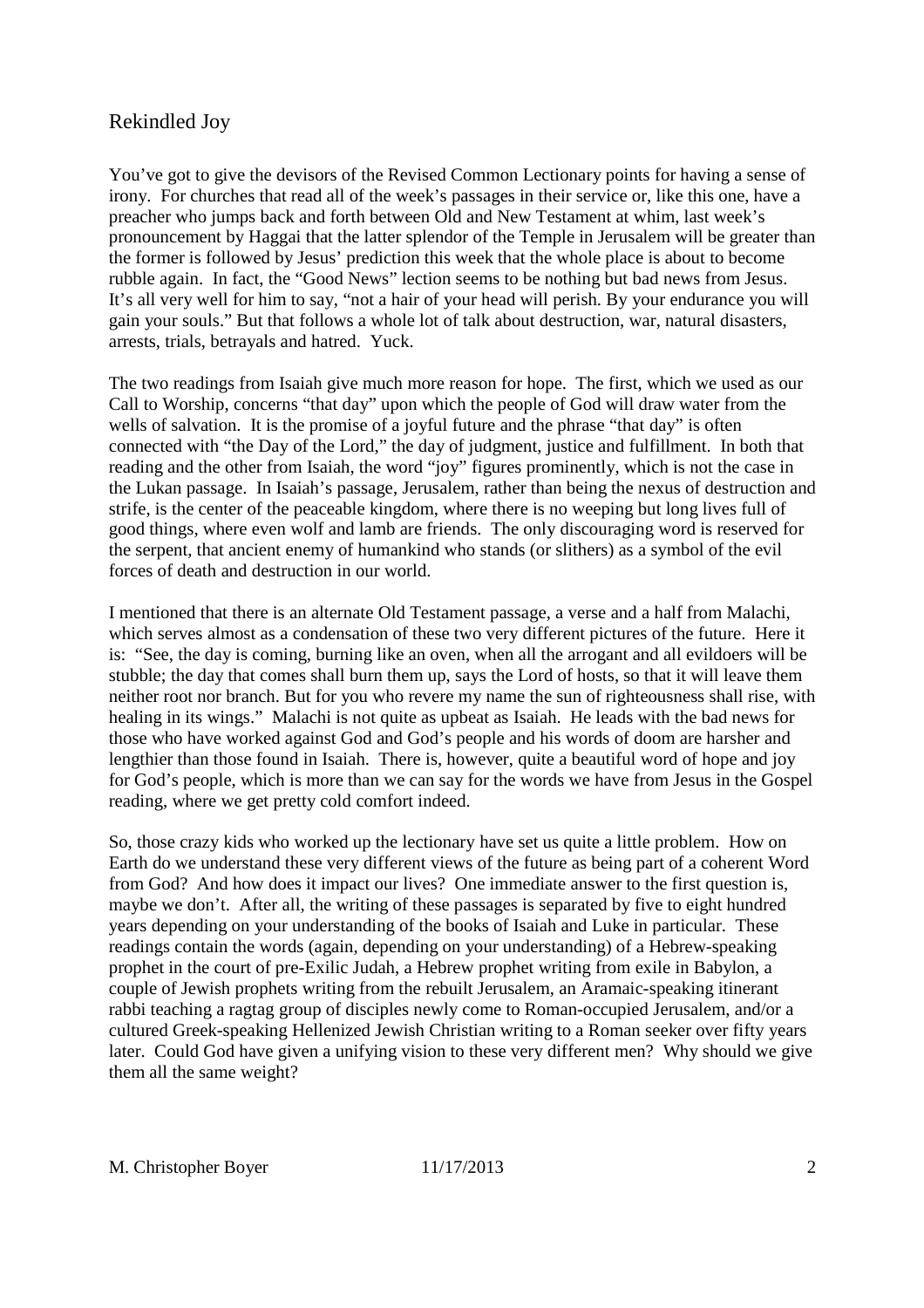Part of the problem with this last concept is that it's simply not very satisfying. We've been taught as Christians, after all, that the New Testament trumps the Old; that we are to interpret the Old Testament through the lens of the New. At first glance, that leaves us with the rather bloody and violent vision of Jesus for Jerusalem with priority over the peaceable kingdom. Or does it? It seems to me that there is a way to combine hope and joy on the one hand with the harsh realities on the ground on the other or at least to hold them in creative tension.

First of all, it strikes me as I read these passages that Jesus is speaking very specifically about the situation in Jerusalem and environs in the years A. D. 30 and following to around A. D. 100. Some scholars say that's because Luke is ghost-writing for Jesus after the fact, buffing Jesus' credentials as the Messiah by making him out as the prognosticator of events that are in Luke's recent past: the destruction of Jerusalem, the expulsion of Christians from the synagogues, the Roman persecution of Christians, and so forth. But even if you don't want to assign supernatural knowledge to the carpenter from Nazareth, it's not necessary to assume he didn't speak these words. A sharp observer would have seen the signs that Jerusalem was riding for yet another fall. A man wise enough to train his disciples in love and nonviolence would have known what kind of reaction they would get from the prevailing culture. And as for wars, rumors of wars, earthquakes, famine and plague, these things have been a part of the human existence from time immemorial and will continue to be until all people in all nations learn to work together for the good of all, following God's first command to us to be good stewards of the earth and loving family to each other.

If Jesus' vision and warning was specific, the vision of Isaiah (however many of him there were) always contained the element of general blessing for all humankind and for all of creation. Again and again in the 66 chapters under Isaiah's name, we find the prophecy that eventually all nations will turn to the God of Israel, reverencing God's Holy City of Jerusalem and building it up as a place of blessing for all. If Jesus' words in this passage from Luke are specific instructions for his disciples in the hard times to come, Isaiah's visions are meant to lift the hearts of all people and call them to come, however haltingly, to their true home in God.

There is also a difference in the timing of the futures that Isaiah and Jesus are envisioning. As we prepare this week for the new programming celebrating the  $50<sup>th</sup>$  anniversary of my current and childhood television favorite, *Doctor Who*, I would say that just as when you deal with Time Lords, when you deal with eschatology you've got to expect a lot of wibbly-wobbly, timeywimey stuff. In less fanciful language, the vision of Jesus in this particular passage is for a shortterm future while the vision of Isaiah is for a much longer term. Again, most of what Jesus is credited with saying here had already happened by the latter dates that scholars assign to the writing of the Gospel according to Luke. Jerusalem fell to the Romans in A.D. 70. The expulsion of Christians from the synagogues is generally dated from around that time to up to A.D. 135. Christians were persecuted by the Empire as early as the time of Nero, around A.D. 66, and again by Domitian, around A.D. 81, and then off and on for the next 250 years or so. It should not seem at all strange to us that in a verse in the continuation of this passage, Jesus says, "this generation will not pass away until all these things have taken place."

It can, of course, be argued that some of what Jesus prophesied continues to this very day. Certainly wars and natural disasters continue. Certainly Christians in many parts of the world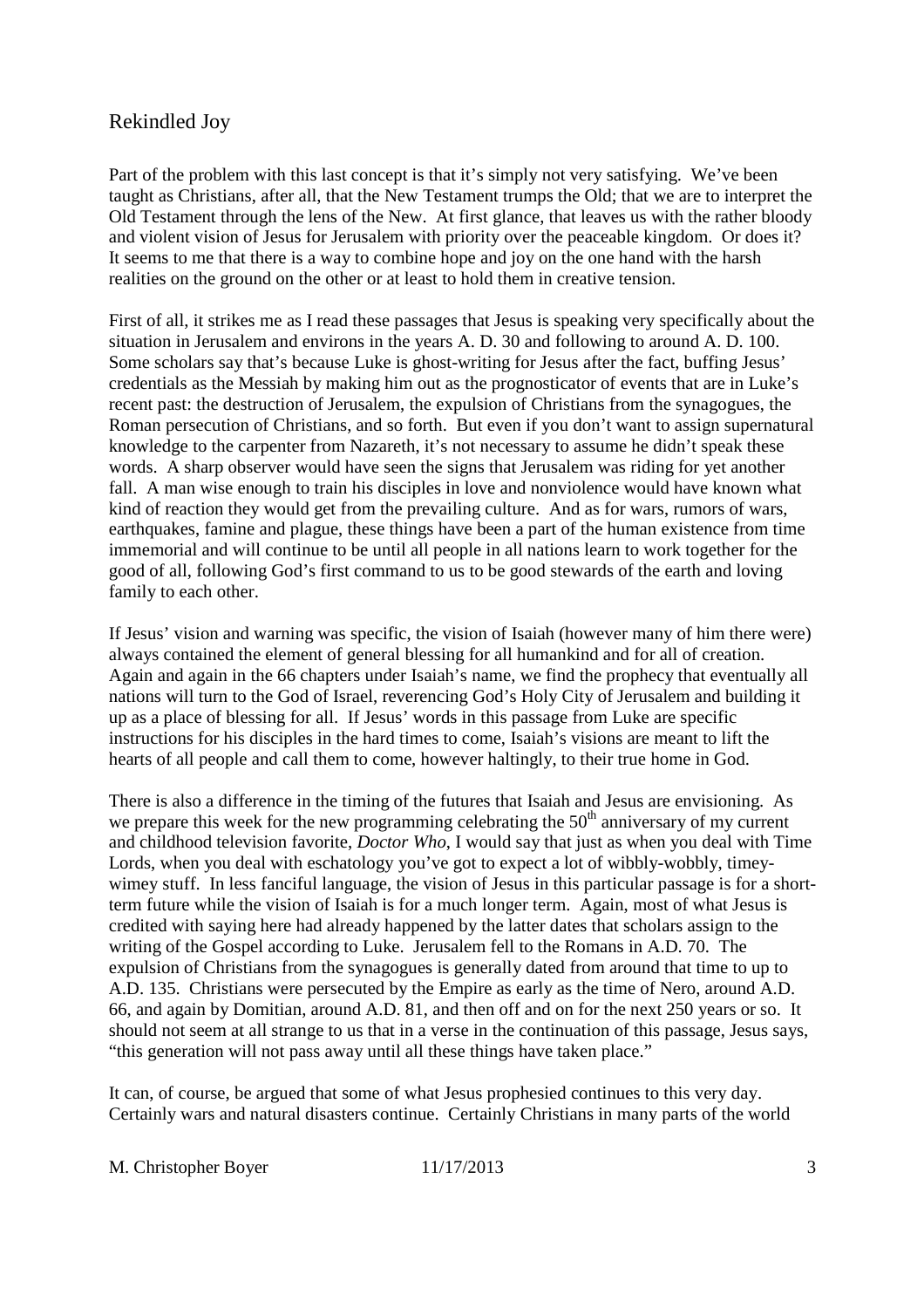continue to be persecuted. But then humanity has not yet learned to honor the beliefs of others, nor how to disagree without violence, nor how to harness our scientific know-how and the resources of the earth to eliminate hunger and disease nor to protect each other from earthquake and storm. But if we can agree that Jesus was talking about a future that has become our past and our present then we should also agree that Isaiah's vision remains in our future.

This assertion is self-evident. There has not yet come to Jerusalem, nor to any human city, a time when all babies live to maturity nor when 100 years seems like a short life span and at no time during that prolonged, ideal life is there weeping or sorrow. It cannot yet be said of any people that some, at least, do not labor in vain nor bear children for calamity. These days, promised by God, are still in our future.

The promise concerning the animals in the Isaiah passage reminded me of a couple of things. First, is a short play I've directed twice professionally called "The Diaries of Adam & Eve." It's adapted by the actor David Birney from the works of Mark Twain and it is completely delightful. In one passage, Adam, who is not yet reconciled to the sudden and alien presence of Eve, is complaining in his diary about her many and annoying peculiarities: "Saturday. She engages herself in many foolish things: among others, trying to study out why the animals called lions and tigers live on grass and flowers, when, as she says, the sort of teeth they wear would indicate that they were intended to eat each other. This is foolish, because to do that would be to kill each other, and that would introduce what, as I understand it, is called "death;" and death, as I have been told, has not yet entered the Park. Which is a great pity, on some accounts." Later in the play, Adam has left in a huff after Eve suggests eating from the forbidden tree, telling him that the Serpent has advised her to try it: "I have had a variegated time. I escaped that night, and rode a horse all night as fast as he could go, hoping to get clear out of the Park and hide in some other country before the trouble should begin; but it was not to be. About an hour before sunup, as I was riding the horse through a flowery plain where thousands of animals were grazing, slumbering, or playing with each other, *all of a sudden* they broke into a tempest of frightful noises, and in one moment the plain was in a frantic commotion and every beast was destroying its neighbor. I knew what it meant – Eve had eaten that fruit, and death was come into the world. The tigers ate my horse, and they would even have eaten me if I had stayed – which I didn't, but went away in much haste…"

Isaiah's description of the wolf and the lamb feeding together also reminded me of a more wellknown bit of popular entertainment, the classic Warner Brothers cartoons. On the cover of the bulletin is a rendering based on the Chuck Jones-directed cartoons of the wolf (who looks a good deal like Wile E. Coyote, of Roadrunner fame) who is trying to steal a sheep from the flock guarded by the sheepdog. The wolf and the dog are only adversaries while they are "on the clock;" otherwise, they are friendly neighbors. But even the Chuck Jones vision is, alas, fantasy. Wolves are always on the lookout for unwary sheep, be they the four-legged variety or those on two legs. Yesterday, before I sat down to write, one headline in my paper and on my computer was about the insurance companies who were using the Affordable Care Act as an excuse to cancel certain policies when, in fact, their only motivation was to increase profits.

Since, then, we can agree that we live in the aftermath and continuation of the short-term future of which Jesus spoke and before the institution of the Peaceable Kingdom foretold by Isaiah,